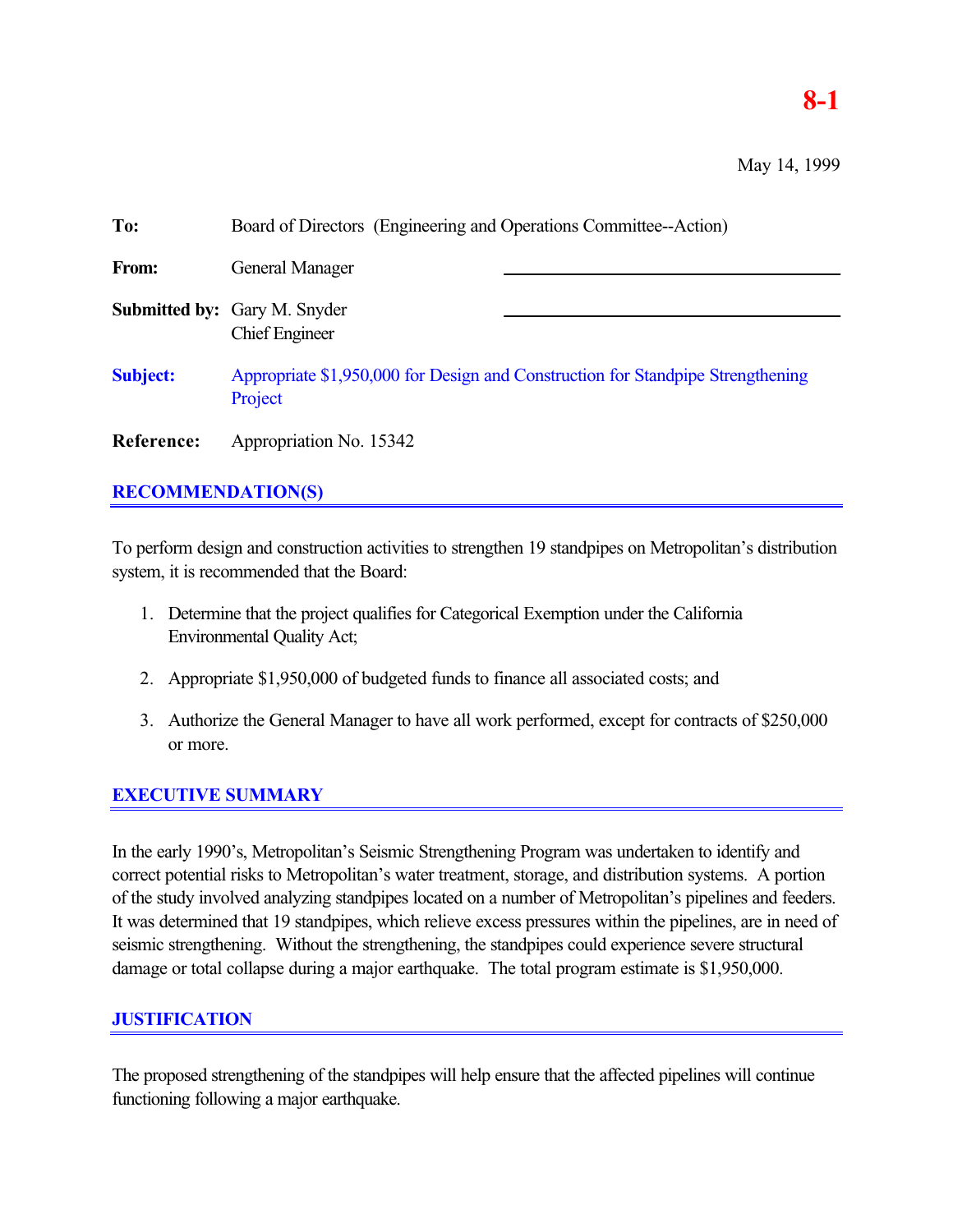### **ALTERNATIVE(S) TO PROPOSED ACTION**

#### **Do Not Strengthen the Standpipes**

An alternative is to not strengthen the standpipes; however, without the strengthening, they could experience severe structural damage or collapse during a major earthquake. The potential damage could require the affected pipelines to be shut down until the standpipes are repaired or replaced and surrounding damages mitigated.

#### **FUNDING REQUEST**

| <b>Program Name:</b>                             | Distribution System - Standpipe Strengthening |                                  |                             |                               |             |
|--------------------------------------------------|-----------------------------------------------|----------------------------------|-----------------------------|-------------------------------|-------------|
| <b>Source of Funds:</b>                          | Pay-As-You-Go Fund                            |                                  |                             |                               |             |
| <b>Appropriation No.:</b>                        | 15342                                         | <b>Board Action No.:</b>         | - 1                         | <b>Budget:</b>                | \$2,000,000 |
| <b>Requested Amount:</b>                         |                                               | \$1,950,000                      | <b>Capital Program No.:</b> |                               | 98912-A     |
| <b>Total Appropriated Amount:</b><br>\$1,950,000 |                                               | <b>Capital Program Page No.:</b> |                             | $E-35$                        |             |
| <b>Total Program Estimate:</b><br>\$1,950,000    |                                               | <b>Program Category:</b>         |                             | <b>Asset/System Integrity</b> |             |

#### **ACTIONS AND MILESTONES**

- $\Box$  August 1998 Complete Engineering Studies
- □ October 1999 Complete Design
- $\Box$  May 2000 Complete Construction

#### **CEQA COMPLIANCE / ENVIRONMENTAL DOCUMENTATION**

The proposed project qualifies for categorical exemption under the California Environmental Quality Act (CEQA) because it consists of the minor alteration of existing public facilities involving no use beyond that previously existing (State CEQA Guidelines, Section 15301). No other environmental documentation is required for this project.

#### **DETAILED REPORT**

Metropolitan's Seismic Strengthening Program identified serious structural deficiencies in 19 of the 34 standpipes located on the distribution system pipelines. These standpipes were designed and built years ago before existing seismic design codes were established. The standpipes are approximately five feet in diameter and constructed of steel or concrete, vary in height from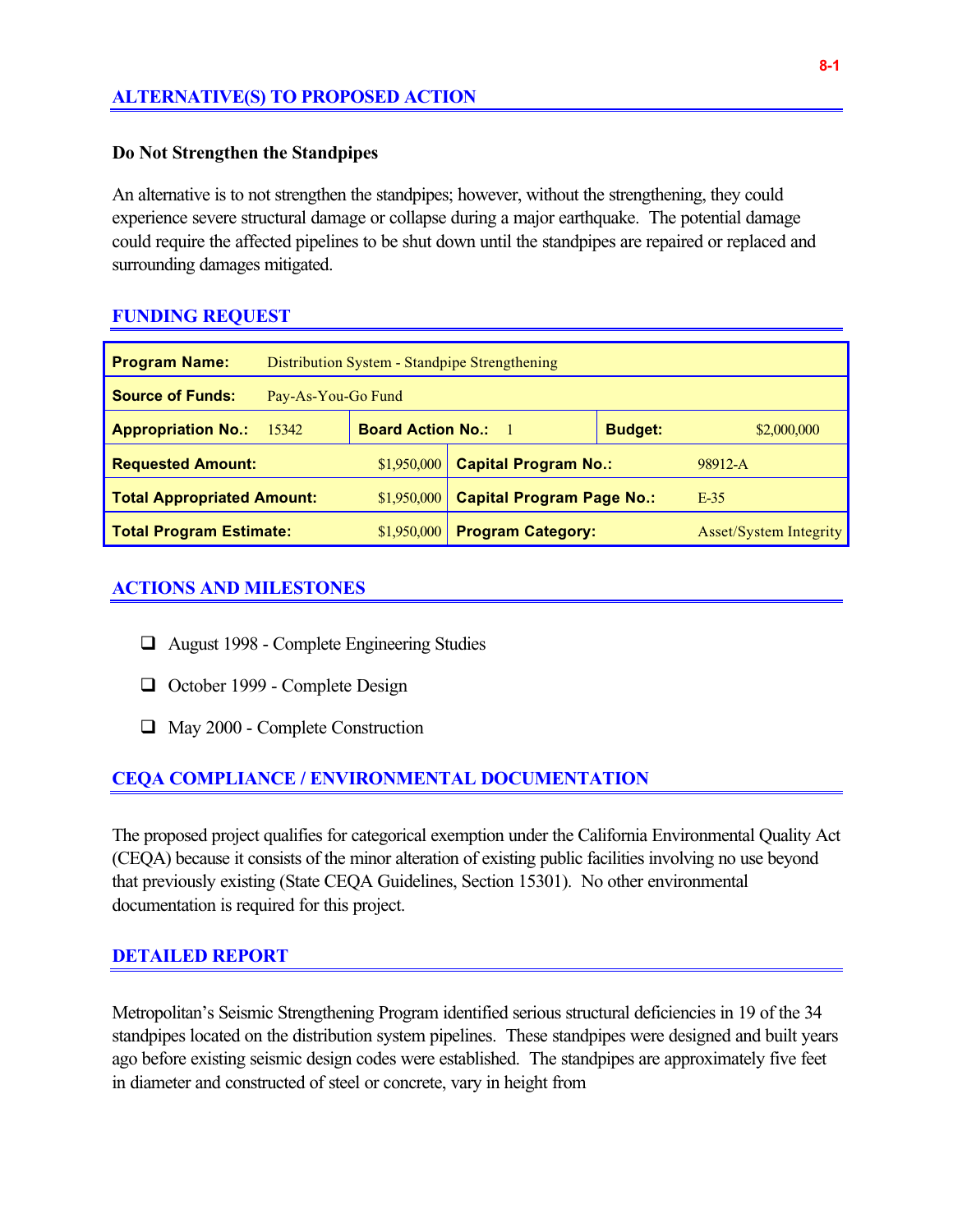approximately 30 to 85 feet and cantilever out of a concrete encasement built around the pipeline. The standpipes prevent the pipelines from becoming damaged by pressure surges on the system.

Without the strengthening, the standpipes could experience severe structural damage during a major earthquake resulting in probable collapse and the release of uncontrolled flows. The damage would require the pipeline to be shut down until the standpipes could be repaired or replaced and damage to the surrounding environment mitigated.

The deficient standpipes will be upgraded by increasing the size of the concrete bases and installing a steel sleeve around the existing standpipes. This construction work will be completed by Metropolitan personnel without a pipeline shutdown and within existing Metropolitan right-of-ways.

AT/bm

**Attachment 8-1A**

**Attachment 8-1B**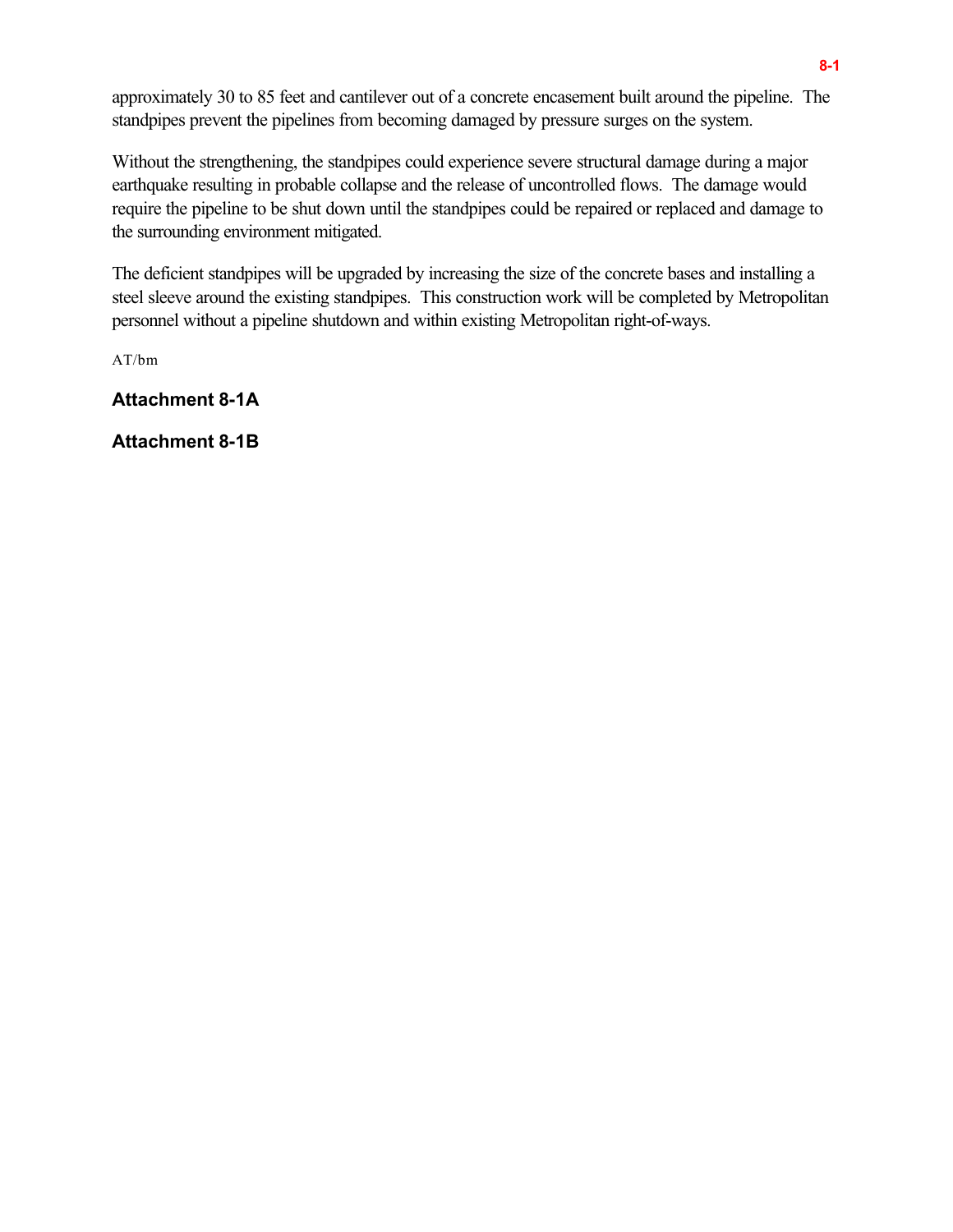# **Attachment 8-1A**

### **FINANCIAL STATEMENT**

(Capital Program No. 98912-A)

The breakdown of the total estimated cost for study, design and construction is as follows:

|                                         | <b>BOARD ACTION</b>    |
|-----------------------------------------|------------------------|
| Labor:                                  | No. 1                  |
| Engineering:                            |                        |
| Study                                   | $\mathbb{S}$<br>47,000 |
| Design                                  | 81,000                 |
| Post Design                             | 79,000                 |
| Operations                              | 408,000                |
| <b>Water Quality</b>                    | 4,000                  |
| Planning                                | 6,000                  |
| Subtotal Labor                          | 625,000<br>\$          |
| Material and Supplies                   | \$<br>539,000          |
| <b>Incidental Expenses</b>              | 11,000                 |
| Professional/Technical                  | 20,000                 |
| <b>Operating Equipment</b>              | 33,000                 |
| Contingencies                           | 386,000                |
| <b>Subtotal Direct</b>                  | \$1,614,000            |
| <b>Administrative Overhead</b>          | 336,000                |
| <b>Total</b>                            | \$1,950,000            |
| Source of Funds: Pay-As-You-Go Fund     |                        |
| Projected Expenditures of Funds:        |                        |
| Through Fiscal Year 1997/98             | 55,000                 |
| Fiscal Year 1998/99                     | 149,000                |
| Fiscal Year 1999/00                     | 1,360,000              |
| Contingencies                           | 386,000                |
| <b>Total</b>                            | \$1,950,000            |
| Capital Program for Fiscal Year 1998/99 |                        |
| <b>Total Budget</b>                     | \$2,000,000            |
| Program Estimate for FY 1998/99         | \$<br>149,000          |